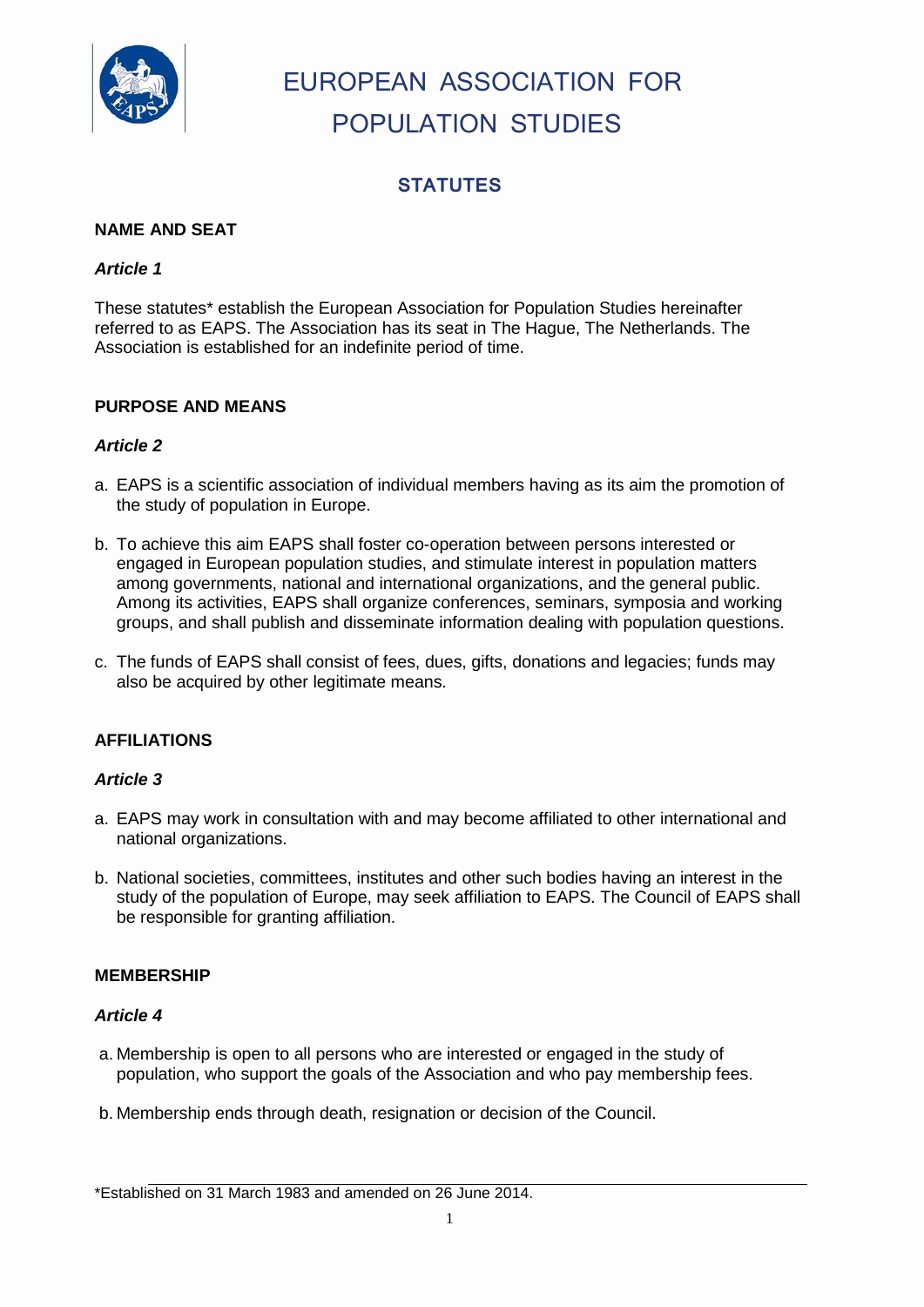

## **COUNCIL AND BUREAU**

#### *Article 5*

- a. The Council of EAPS shall consist of five members elected with due regard to proper geographic representation.
- b. The President, Vice-President and Secretary-General/Treasurer shall constitute the Bureau of EAPS and represent the Association in and outside the law.
- c. All members of the Council shall be appointed and relieved of their duties by the General Assembly or by secret ballot.

## **ADVISORY BOARD**

#### *Article 6*

- a. The Council shall invite representatives of the organizations as mentioned in article 3b to serve on the Advisory Board of EAPS.
- b. The Council shall seek the advice of the Board on the intended programme of activities. Members of the Board may also be approached in their individual capacity for help in organizing meetings, workshops and similar activities; they may also be asked to liaise between EAPS and its affiliated bodies. The Advisory Board shall have the right to give unsolicited advice to the Council on all matters pertaining to the activities of EAPS.

## **GENERAL ASSEMBLY**

#### *Article 7*

- a. The General Assembly is the supreme authority of EAPS; it is constituted by all members who are meeting after convocation.
- b. The General Assembly shall be convened by the Council as often as the Council deems necessary, if possible at least once every four years.
- c. The General Assembly shall be convened in writing and a draft agenda circulated at least one month in advance.
- d. All members of EAPS shall have equal voting rights.

#### **EXECUTIVE DIRECTOR**

#### *Article 8*

The Council appoints an Executive Director.